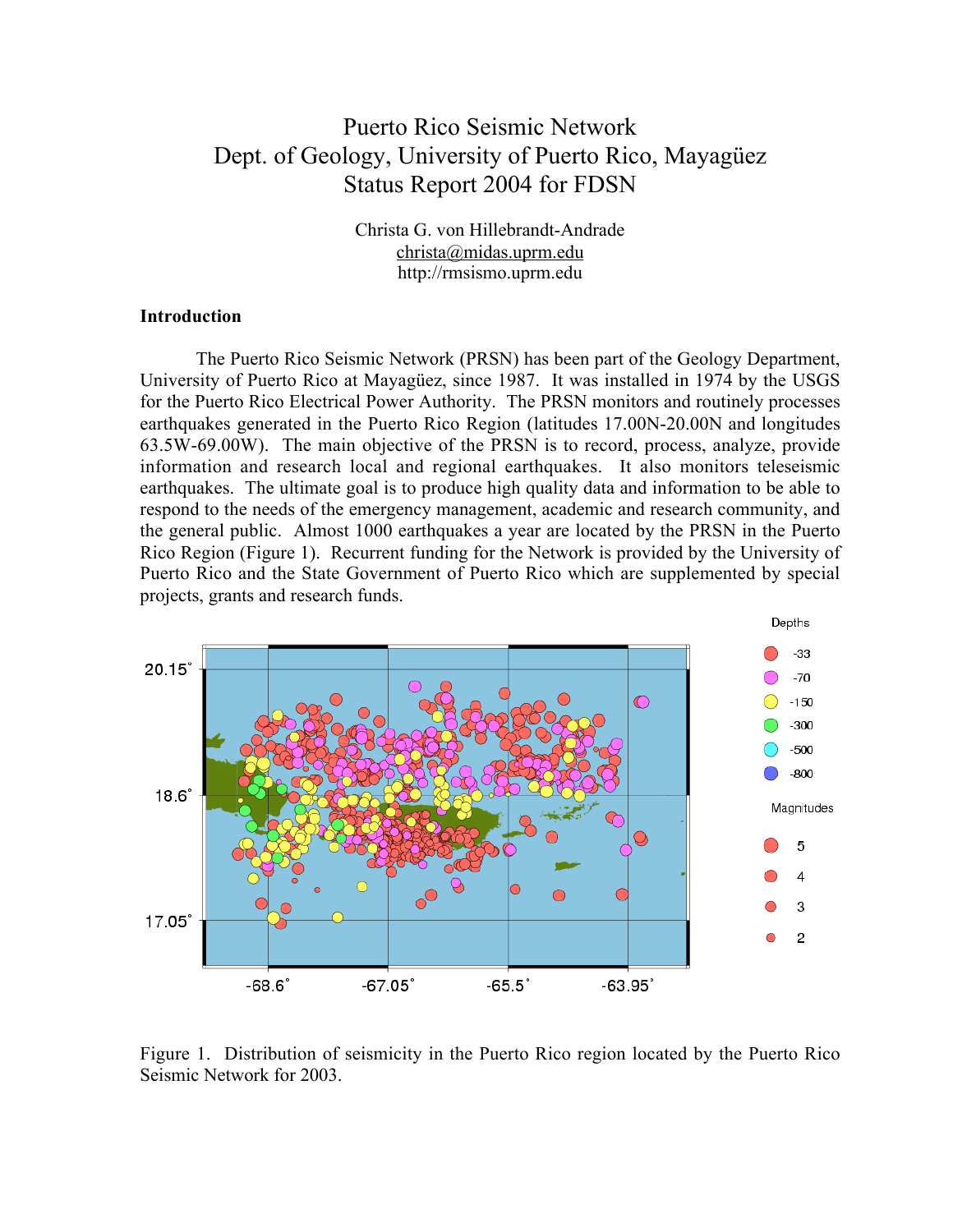#### **Instrumentation**

The PRSN operates a network of short period and broadband seismometers throughout Puerto Rico and the Virgin Islands (Figure 2).



Figure 2. Distribution of short period and broadband seismic and repeater stations of the Puerto Rico Seismic Network.

The PRSN broadband network consists of 8 24-bit, digital telemetered and 5 tcp/ip stations. The GSN SJG station located in Puerto Rico is also accessed for routine data analysis and research. The PRSN uses Guralp CMG 40T, CMG 3 ESP and CMG 3T seismometers. The digitizers are from Refraction Technology and DAQ Systems. All the stations are sampled at 100 sps. They are linked to the central data collection center via Monitron UHF digital radios, DDS 56K telephone lines, spread-spectrum radios and Internet service (Table 1).

Table 1. List of Broad Band Stations located in the Puerto Rico region. At the broadband stations where there is additional equipment, the collocated instruments have been included.

| <b>STATION</b><br><b>CODE</b> | <b>LOCATION</b>         | <b>CHANNELS</b>                 | <b>DIGITIZER</b>      | <b>NET</b><br>WORK | *SENSOR   | <b>LOCATION</b> |           |                       |
|-------------------------------|-------------------------|---------------------------------|-----------------------|--------------------|-----------|-----------------|-----------|-----------------------|
|                               |                         |                                 |                       |                    |           | LAT $(N)$       | $($ W $)$ | LONG ELEVATION<br>(M) |
| <b>CBYP</b>                   | Cubuy, Canóvanas,<br>PR | <b>HHZ</b><br><b>HHN</b><br>HHE | <b>REF-TEK 72A-08</b> | <b>PR</b>          | $CMG-40T$ | 18.2716 65.8566 |           | 606.90                |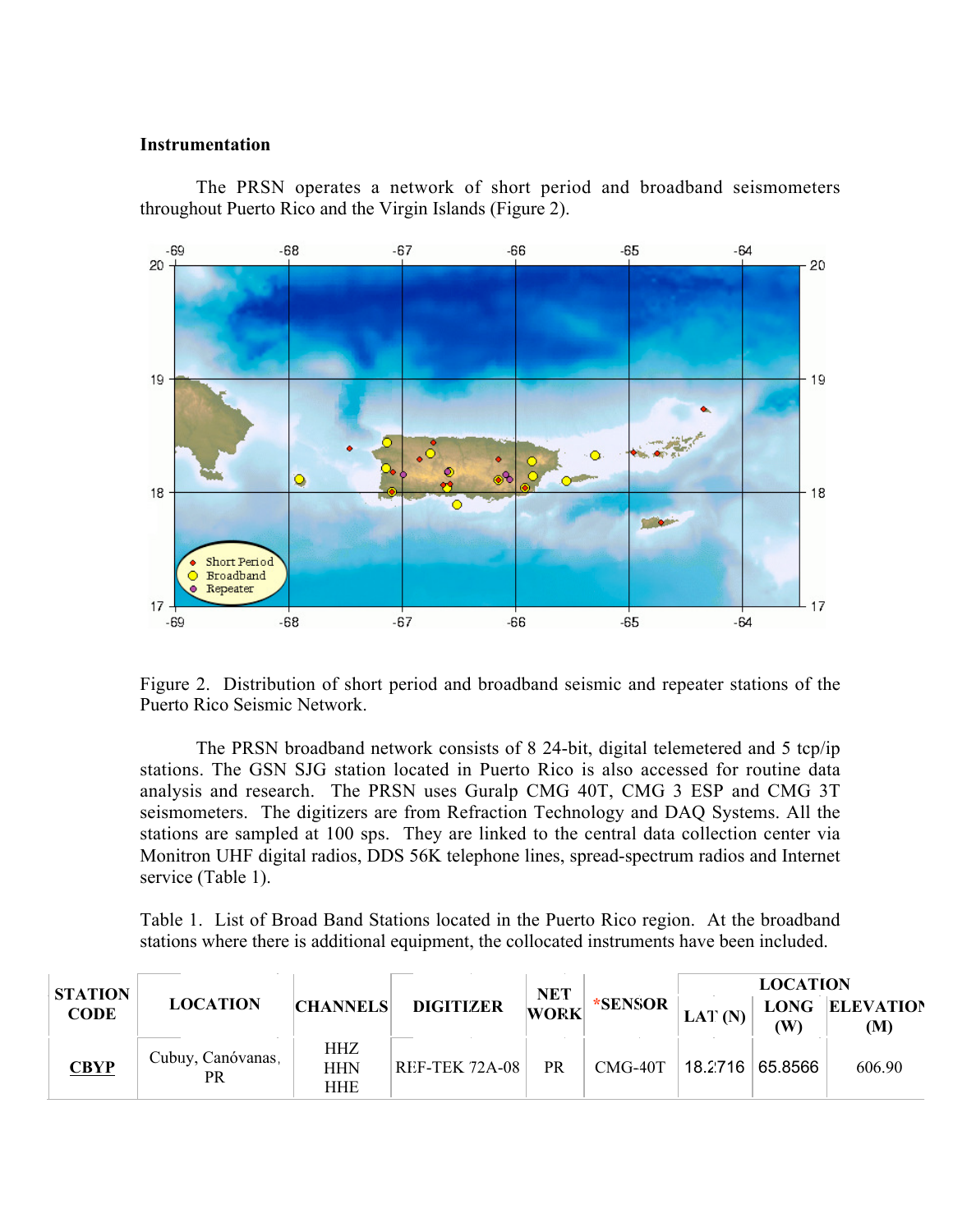|             |                                  | HGZ        |                       |                         |               |         |         |         |
|-------------|----------------------------------|------------|-----------------------|-------------------------|---------------|---------|---------|---------|
|             |                                  | <b>HGN</b> | <b>REF-TEK 72A-08</b> | PR                      | <b>FBA-23</b> | 18.2716 | 65.8566 | 606.90  |
|             |                                  | <b>HGE</b> |                       |                         |               |         |         |         |
|             |                                  | <b>HHZ</b> |                       |                         |               |         |         |         |
|             |                                  | <b>HHN</b> | <b>REF-TEK 72A-08</b> | PR                      | CMG-40T       | 18.1744 | 66.5911 | 1284.89 |
|             | Cerro Punta, Jayuya,             | <b>HHE</b> |                       | $\sim$                  |               |         |         |         |
| $+CDPB$     | <b>PR</b>                        | HGZ        |                       |                         |               |         |         |         |
|             |                                  | <b>HGN</b> | <b>REF-TEK 72A-08</b> | PR                      | <b>FBA-23</b> | 18.1744 | 66.5911 | 1284.89 |
|             |                                  | HGE        |                       |                         |               |         |         |         |
|             | Cerro La Pandura,<br>Yabucoa, PR | $+EHZ$     | DSP-A64               | PR                      | $S-13$        | 18.0369 | 65.9150 | 376.62  |
|             |                                  | <b>HHZ</b> |                       |                         |               |         |         |         |
| CPD         |                                  | <b>HHN</b> | <b>REF-TEK 72A-07</b> | PR                      | CMG-40T       | 18.0368 | 65.9151 | 385.67  |
|             |                                  | <b>HHE</b> |                       |                         |               |         |         |         |
|             |                                  | HHZ        |                       |                         |               |         |         |         |
|             |                                  | <b>HHN</b> | <b>REF-TEK 72A-08</b> | PR                      | CMG-40T       | 18.1094 | 67.9080 | 90.94   |
|             | Isla de Mona, PR                 | <b>HHE</b> |                       |                         |               |         |         |         |
| $+IMO$      |                                  | HGZ        |                       |                         |               |         |         |         |
|             |                                  | <b>HGN</b> | <b>REF-TEK 72A-08</b> | PR                      | <b>FBA-23</b> | 18.1094 | 67.9080 | 90.94   |
|             |                                  | HGE        |                       |                         |               |         |         |         |
|             |                                  | <b>EHZ</b> | DSP-A64               | PR                      | $S-13$        | 18.0076 | 67.0891 | 35.16   |
|             |                                  | <b>HHZ</b> |                       |                         |               |         |         |         |
|             | Maguayo, Lajas, PR               | <b>HHN</b> | <b>REF-TEK 72A-07</b> | PR                      | CMG-40T       | 18.0076 | 67.0891 | 35.16   |
| <b>MGP</b>  |                                  | <b>HHE</b> |                       |                         |               |         |         |         |
|             |                                  | HGZ        |                       |                         |               |         |         |         |
|             |                                  | <b>HGN</b> |                       | PR                      | <b>ETNA</b>   | 18.0076 | 67.0891 | 35.16   |
|             |                                  | HGE        |                       |                         |               |         |         |         |
|             |                                  | EHZ        |                       |                         |               |         |         |         |
|             | Cayey, PR                        | <b>EHN</b> | DSP-A.64              | <b>PR</b>               | $L-4$         | 18.1091 | 66.1502 | 456.88  |
|             |                                  | <b>EHE</b> |                       |                         |               |         |         |         |
|             |                                  | <b>BHZ</b> |                       |                         |               |         |         |         |
| SJG         |                                  | <b>BHN</b> | $Q-680$               | $\mathbf{I} \mathbf{U}$ | <b>STS-1</b>  | 18.1117 | 66.1500 | 457     |
|             |                                  | <b>BHE</b> |                       |                         |               |         |         |         |
|             |                                  | <b>HGZ</b> |                       |                         |               |         |         |         |
|             |                                  | <b>HGN</b> |                       | <b>PR</b>               | <b>ETNA</b>   | 18.1117 | 66.1500 | 456.88  |
|             |                                  | <b>HGE</b> |                       |                         |               |         |         |         |
|             | Aguadilla, PR                    | <b>HHZ</b> |                       |                         |               |         |         |         |
|             |                                  | <b>HHN</b> | REF-TEK C130          | PR                      | CMG-3ESP      | 18.4675 | 67.1111 | 119.87  |
| <b>AGPR</b> |                                  | <b>HHE</b> |                       |                         |               |         |         |         |
|             |                                  | <b>HGZ</b> |                       |                         |               |         |         |         |
|             |                                  | <b>HGN</b> | REF-TEK C130          | PR                      | <b>FBA-23</b> | 18.4675 | 67.1111 | 119.87  |
|             |                                  | HGE        |                       | $\sim$                  |               |         |         |         |
|             | Isla Caja de Muerto,<br>PR       | <b>HHZ</b> |                       |                         |               |         |         |         |
|             |                                  | <b>HHN</b> | <b>REF-TEK 72A-07</b> | PR                      | CMG-40T       | 17.8933 | 66.5210 | 77.24   |
| <b>ICM</b>  |                                  | <b>HHE</b> |                       |                         |               |         |         |         |
|             |                                  | HGZ        |                       |                         |               |         |         |         |
|             |                                  | <b>HGN</b> |                       | PR                      | <b>ETNA</b>   | 17.8933 | 66.5210 | 77.24   |
|             |                                  | HGE        |                       |                         |               |         |         |         |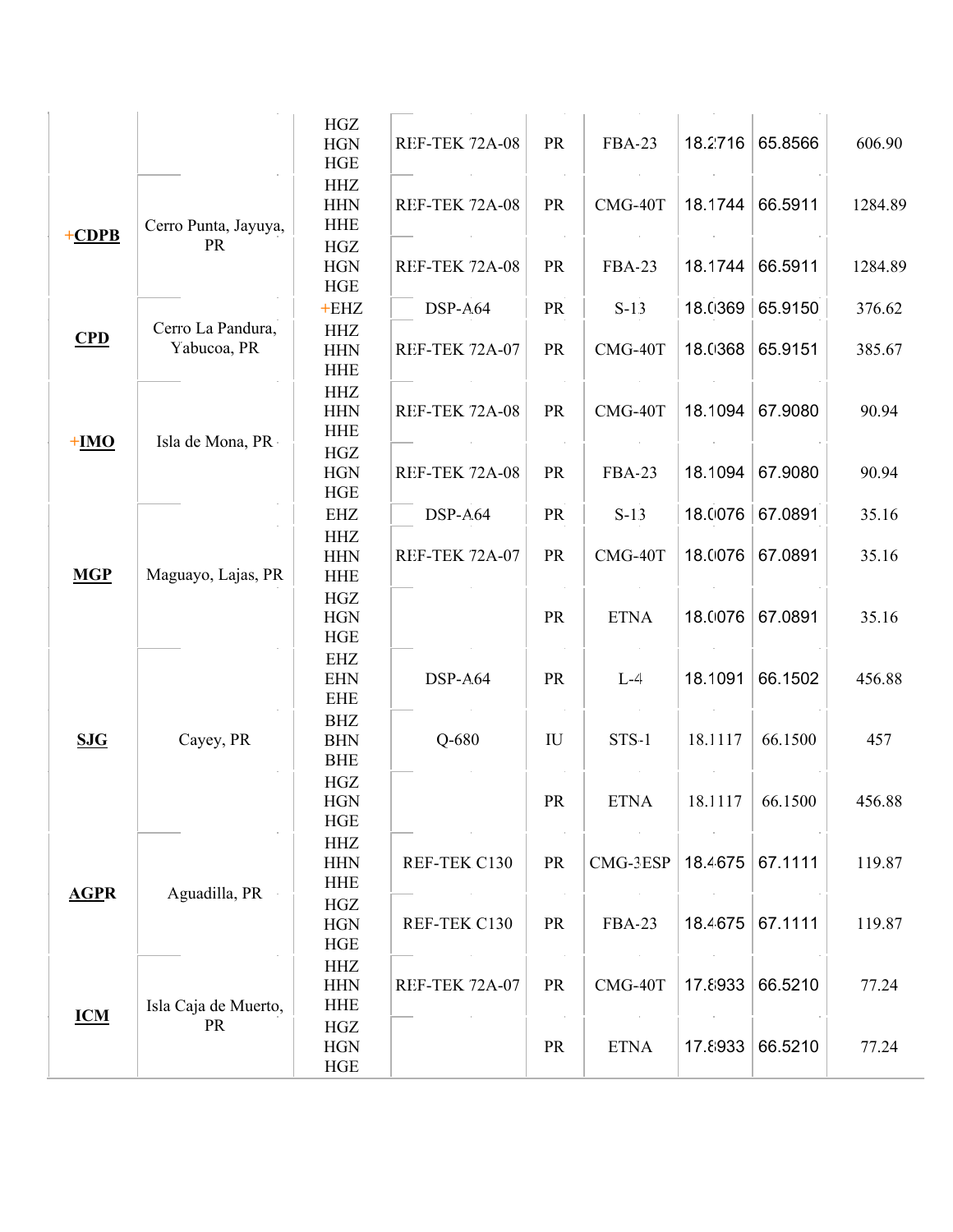| <b>MTP</b>  | Monte Pirata,<br>Vieques, PR | <b>HHZ</b><br><b>HHN</b><br><b>HHE</b> | <b>REF-TEK 72A-07</b> | PR        | CMG-3ESP                 | 18.0972 | 65.5525 | 120.00 |
|-------------|------------------------------|----------------------------------------|-----------------------|-----------|--------------------------|---------|---------|--------|
|             |                              | <b>HGZ</b><br><b>HGN</b><br>HGE        |                       | PR        | <b>ETNA</b>              | 18.0972 | 65.5525 | 120.00 |
| $+CULB$     | Monte Resaca,<br>Culebra, PR | <b>HHZ</b><br><b>HHN</b><br><b>HHE</b> | <b>REF-TEK 72A-08</b> | PR        | CMG-40T                  | 18.3264 | 65.3006 | 50.00  |
|             |                              | HGZ<br><b>HGN</b><br><b>HGE</b>        | <b>REF-TEK 72A-08</b> | PR        | <b>EPISENSOR 18.3264</b> |         | 65.3006 | 50.00  |
| <b>MPR</b>  | UPR/RUM,<br>Mayagüez, PR     | <b>HHZ</b><br><b>HHN</b><br><b>HHE</b> | <b>NET-DAS</b>        | PR        | CMG-3T                   | 18.2117 | 67.1398 | 22.41  |
|             |                              | <b>HGZ</b><br><b>HGN</b><br>HGE        | <b>NET-DAS</b>        | <b>PR</b> | <b>EPISENSOR</b> 18.2117 |         | 67.1398 | 22.41  |
| <b>HUMP</b> | Humacao, PR                  | <b>HHZ</b><br><b>HHN</b><br><b>HHE</b> | <b>NET-DAS</b>        | PR        | $CMG-3T$                 | 18.1421 | 65.8489 | 79.1   |
|             |                              | <b>HGZ</b><br><b>HGN</b><br>HGE        | <b>NET-DAS</b>        | PR        | <b>FBA-23</b>            | 18.1421 | 65.8489 | 79.1   |
| <b>OBIP</b> | Ponce, PR                    | <b>HHZ</b><br><b>HHN</b><br><b>HHE</b> | <b>NET-DAS</b>        | PR        | CMG-40T                  | 18.0428 | 66.6062 | 102.62 |
|             |                              | <b>HGZ</b><br><b>HGN</b><br>HGE        |                       | PR        | <b>ETNA</b>              | 18.0428 | 66.6062 | 102.62 |
| <b>AOPR</b> | Arecibo, PR                  | <b>HHZ</b><br><b>HHN</b><br><b>HHE</b> | <b>NET-DAS</b>        | PR        | CMG-3T                   | 18.3466 | 66.7539 | 355.15 |
|             |                              | $_{\mathrm{HGZ}}$<br><b>HGN</b><br>HGE | <b>NET-DAS</b>        | PR        | <b>EPISENSOR</b> 18.3466 |         | 66.7539 | 355.15 |

**\*** The Episensors, Etna y FBA-23 belong to the Puerto Rico Strong Motion Program

- (http://www.uprm.edu/prsmp/)
- + Out of service (August, 2004)

## **Seismic Data Acquisition and Distribution**

Earthworm is used for the real-time acquisition and exchange of all the seismic data. These modules run on two separate computers for redundancy purposes. A Reftek rtpd server is used for the Reftek stations, while grfd is used for the Net Das from DAQ Systems. A separate computer is used as a waveserver to export waveforms (Figure 3). Waveforms from the broadband stations are exported to IRIS DMC and USGS NEIC. As of 2004, the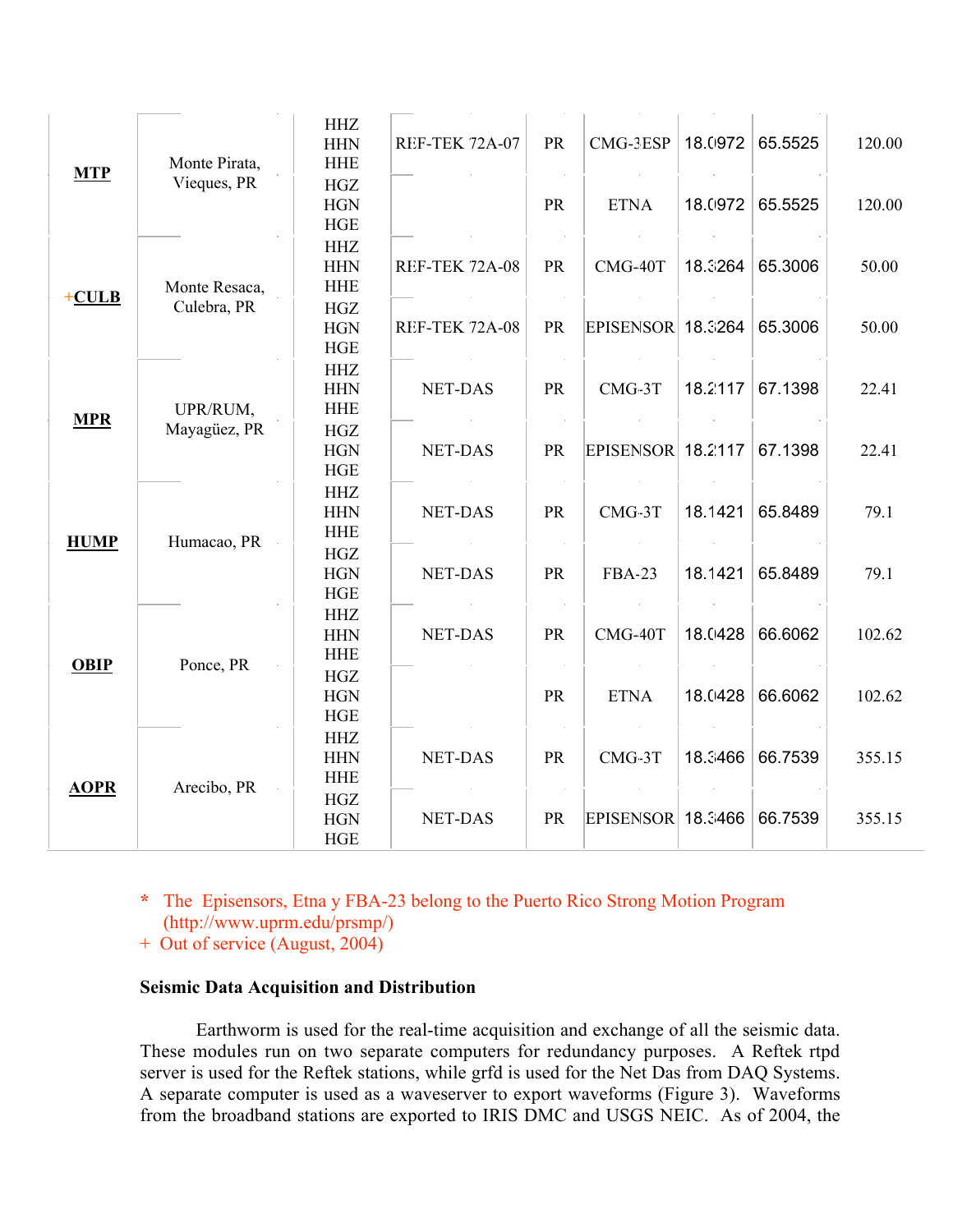data is archived in GSE 2.1 format. Previous data is being converted from WGSN into GSE 2.1 format. During 2004, the PRSN has prepared the corresponding metadata files for these stations. At the PRSN the data is backed up on CDROM and is available upon request. As soon as all the metadata files are prepared the data will also be available through the IRIS DMC.

For processing local and regional earthquakes and documenting recorded teleseismic events, PRDANIS, a locally developed program is used. The Early Bird system of the West Coast and Alaska Tsunami Warning Center has been running since 2003 to automatically locate and calculate the magnitude for local earthquakes of magnitude greater than around 3.5 and larger earthquakes in the Caribbean region; this is as part of an emergent tsunami warning system.

### **Future Work**

Over the next one to two years the PRSN is planning to install two joint Dominican Republic-PRSN broadband stations in eastern Dominican Republic. It also has plans to upgrade the seismic stations of Anegada, British Virgin Islands and St. Croix, US Virgin Islands to broadbands. The metadata documentation of the stations will continue to be a priority.



Figure 3. Seismic flow chart in the PRSN. Data sources are from refTEK (rtpd) dedicated lines, netDAS (grfd) internet links, analog telemetry and the Internet (TCP/IP). Data are